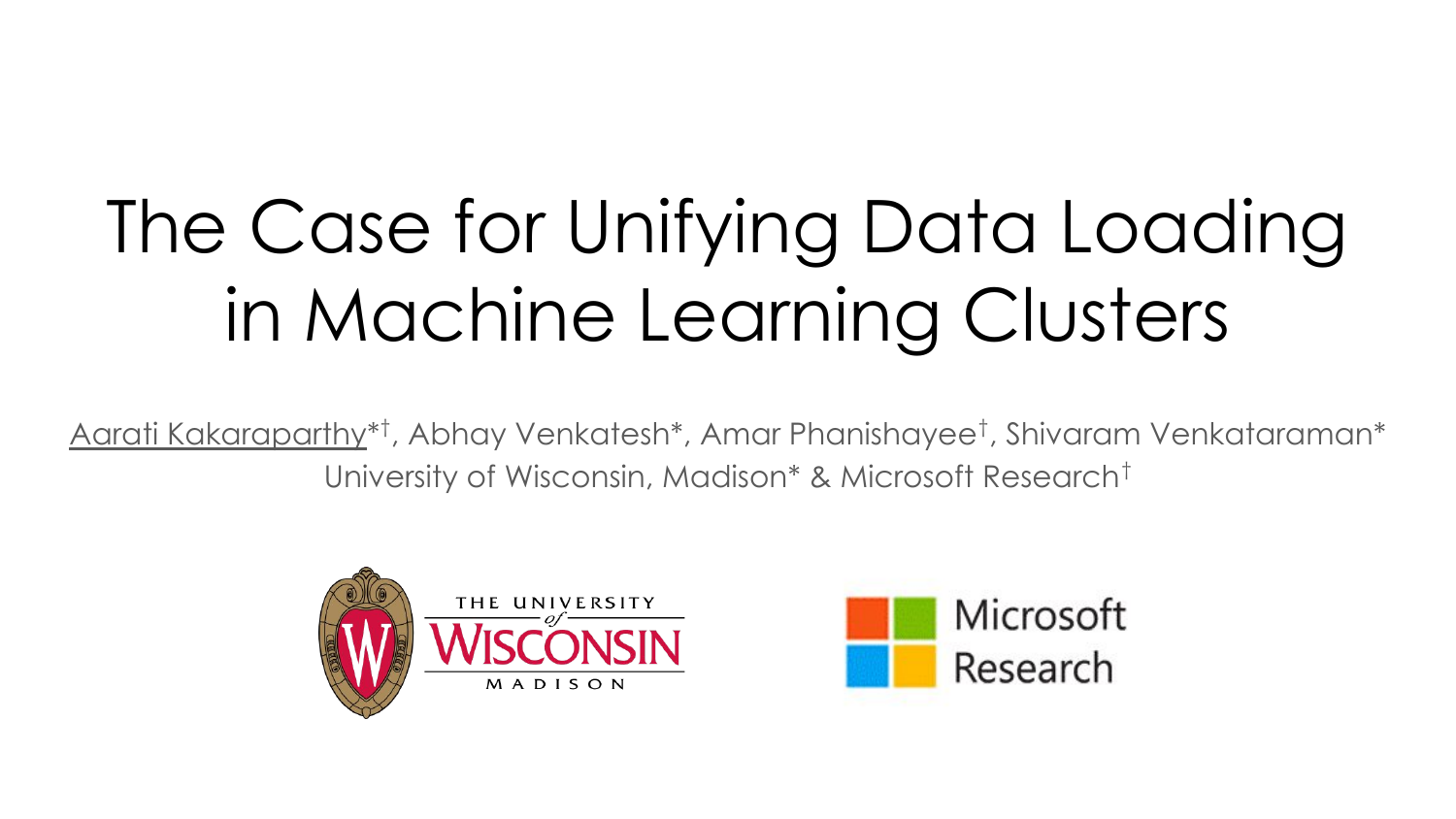### Machine Learning Frameworks ‒ Two Parts

Machine Learning (ML) frameworks like PyTorch, Tensorflow, etc. typically consist of two sub-systems:

- *○ Data Loading,* to generate batches of data, and
- *○ Training,* to compute gradients and update the model

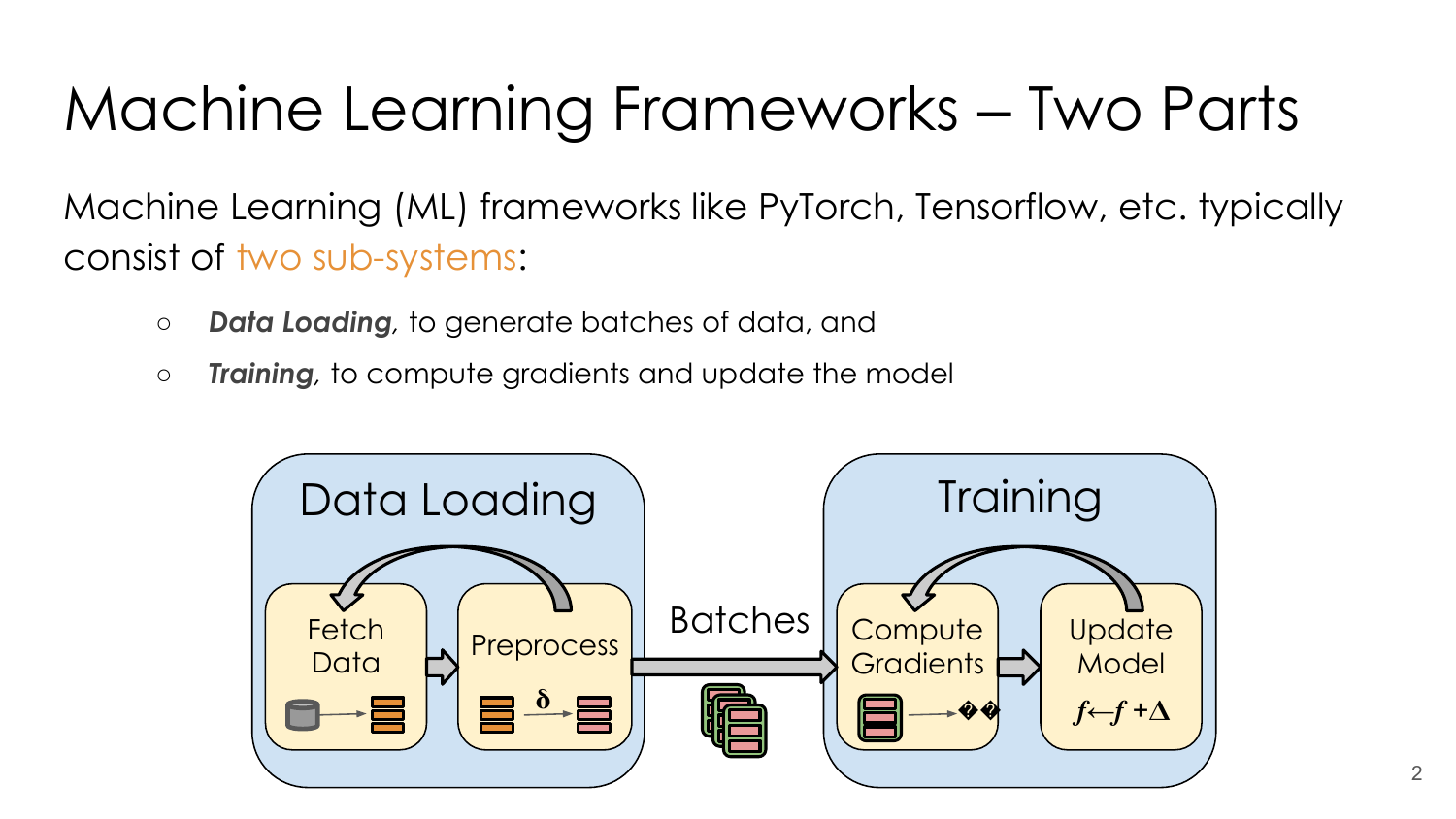#### Data Loading for Machine Learning

- Data Loading can be multi-threaded or multi-process
- Runs asynchronously from training
- Requires random accesses to generate batches
	- Randomness leads to faster convergence of the training process
	- Undesirable for HDDs, SSDs

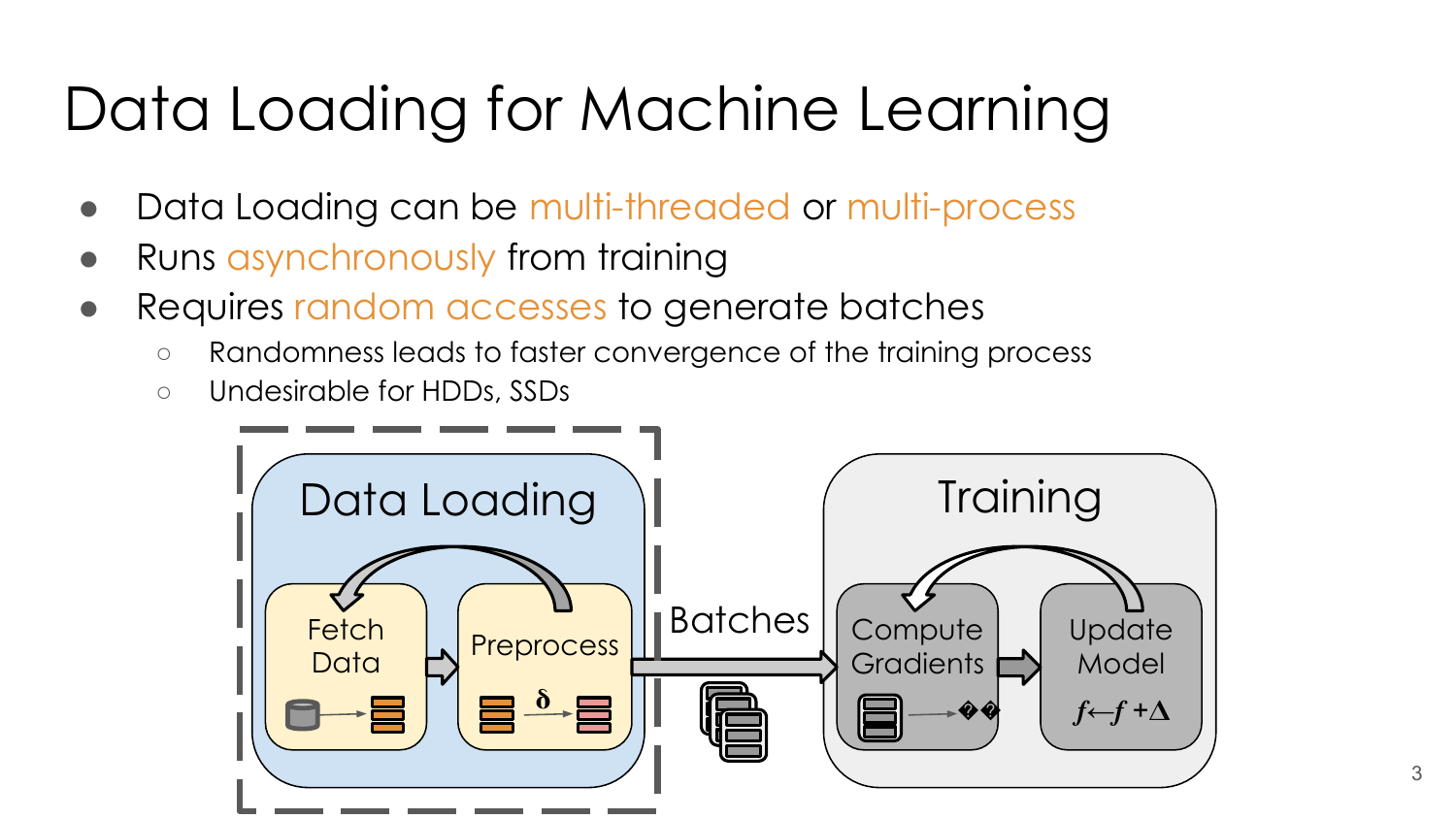### The Case for Unifying Data Loading



- Typically, each ML job performs data loading independently
- Inefficient in the cloud
	- Multiple concurrent jobs could be accessing the same dataset
- We propose unifying data loading in a single system: OneAccess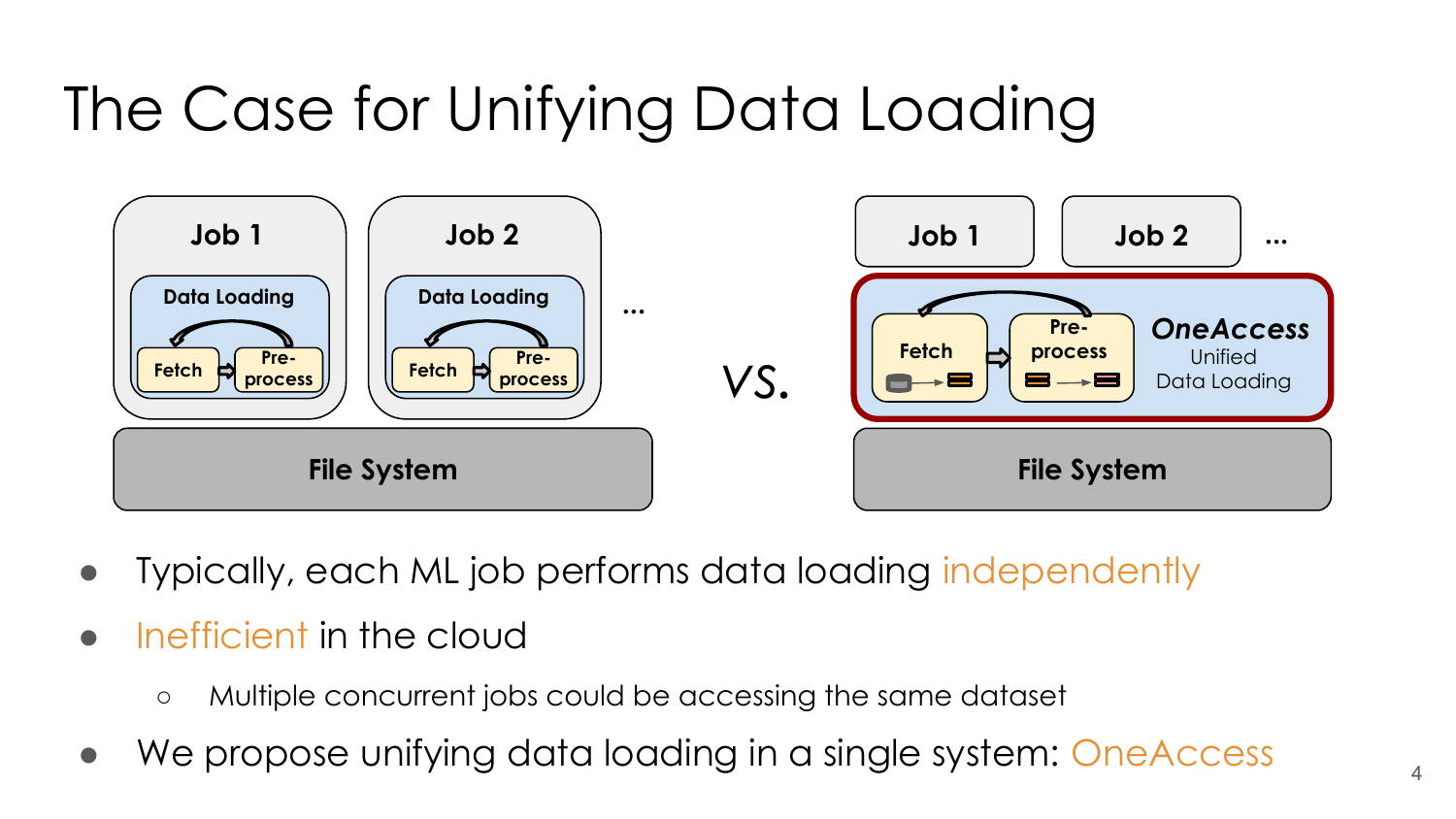## Case Study: Potential of Unified Data Loading

- We study Hyperparameter Tuning at Microsoft for one month
	- Demonstrates the potential of a unified data loading system in the cloud
- What are Hyperparameters?
	- Hyperparameters determine the configuration of a model
	- The number of hidden layers in a neural network, learning rate for SGD, etc.
- What is Hyperparameter Tuning?
	- Training multiple configurations of a model with different hyperparameters
	- Choose the best configuration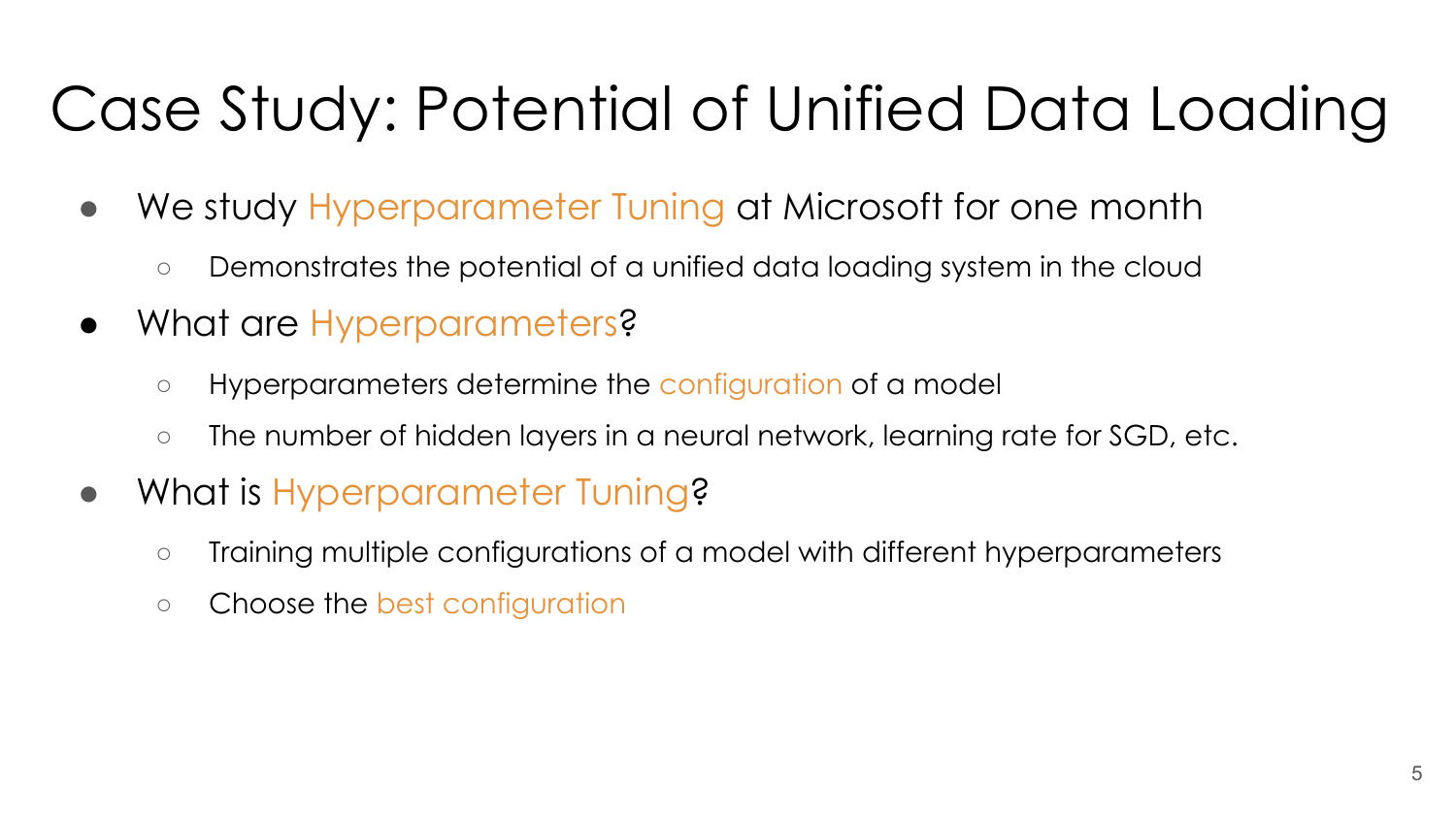#### Case Study: Hyperparameter Tuning

- Hyperparameter Tuning using HyperDrive
	- Each launched experiment consists of multiple jobs
	- o Each job trains a different configuration of the model on the same dataset
- On an average, each experiment has 35 jobs

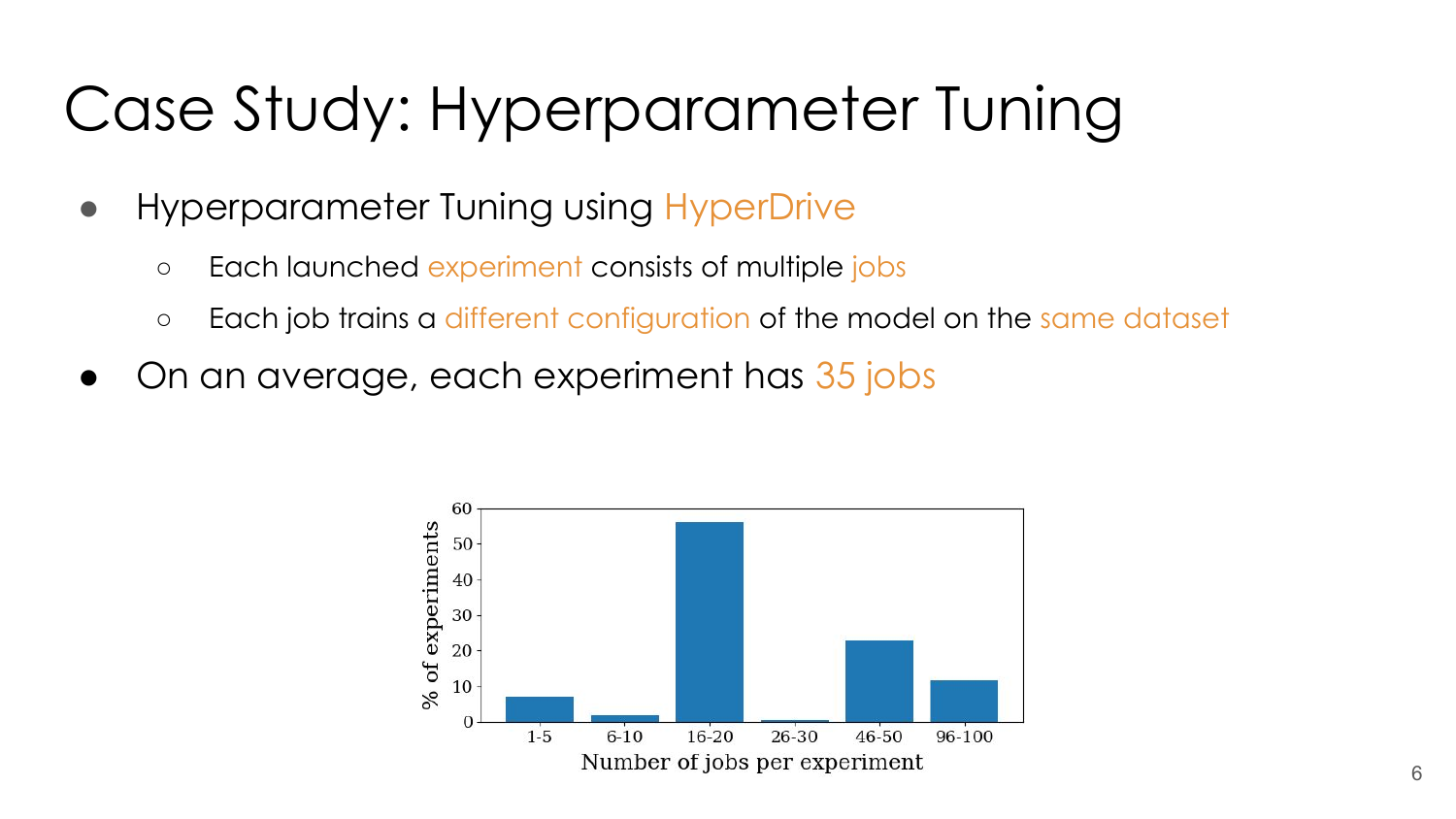#### Case Study: Concurrent Tuning Jobs

- Not all of the jobs of an experiment are launched concurrently
- We observe that HyperDrive frequently launches 5, 10, or 20 jobs simultaneously, and 9 concurrent jobs on an average
- $\bullet$  I/O time to fetch data can be reduced by  $(1-\Box) = 89\%$  if concurrent jobs share batches

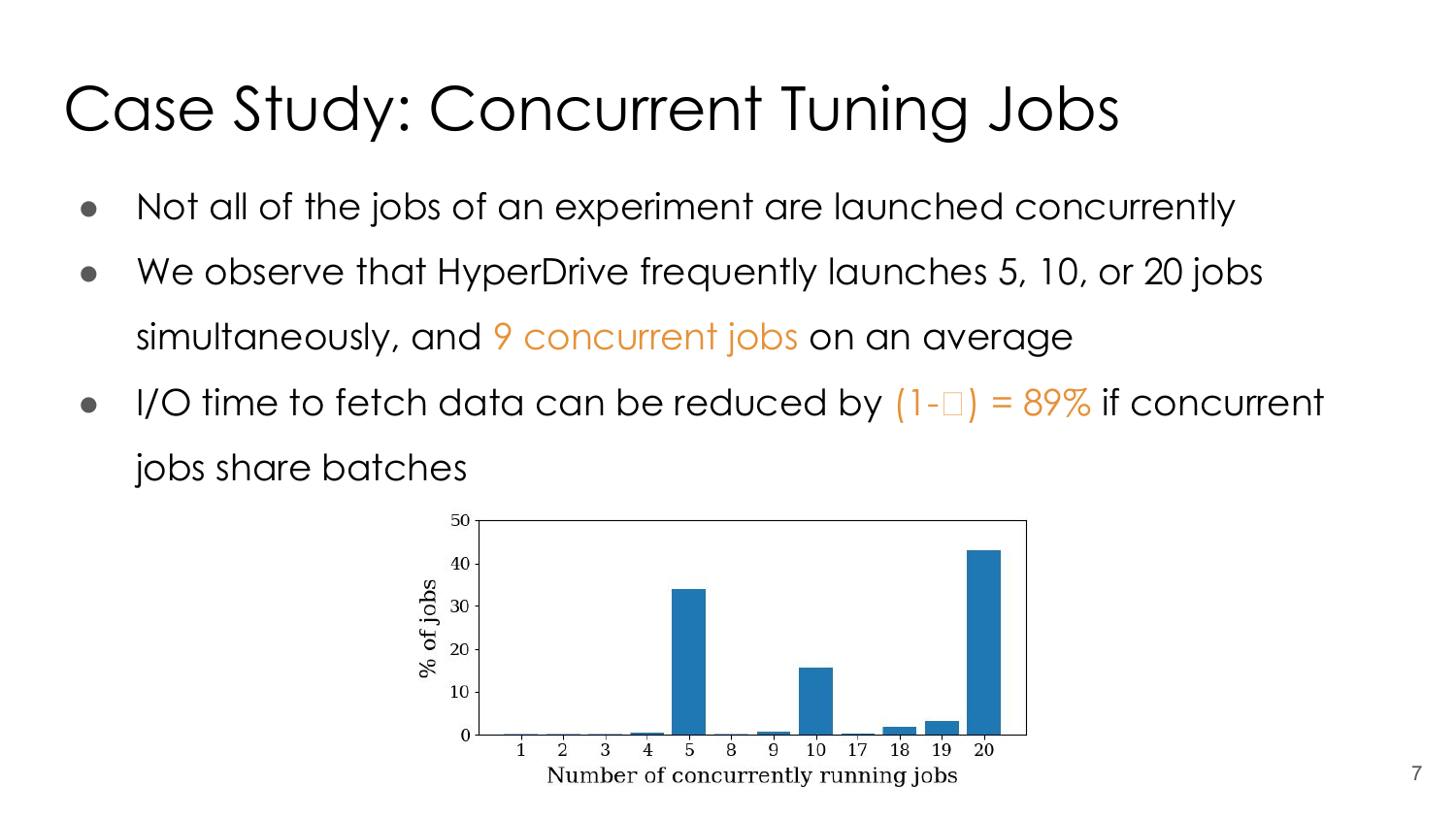## Unified Data Loading Using **OneAccess**



- Two types of processes for data loading:
	- Sample Creator(s), for generating reservoir samples
	- Batch Creator, for generating batches for training
	- More details in the paper
- The distinguishing aspects of OneAccess are:
	- Unified Data Loading
	- Sequential Accesses through Reservoir Sampling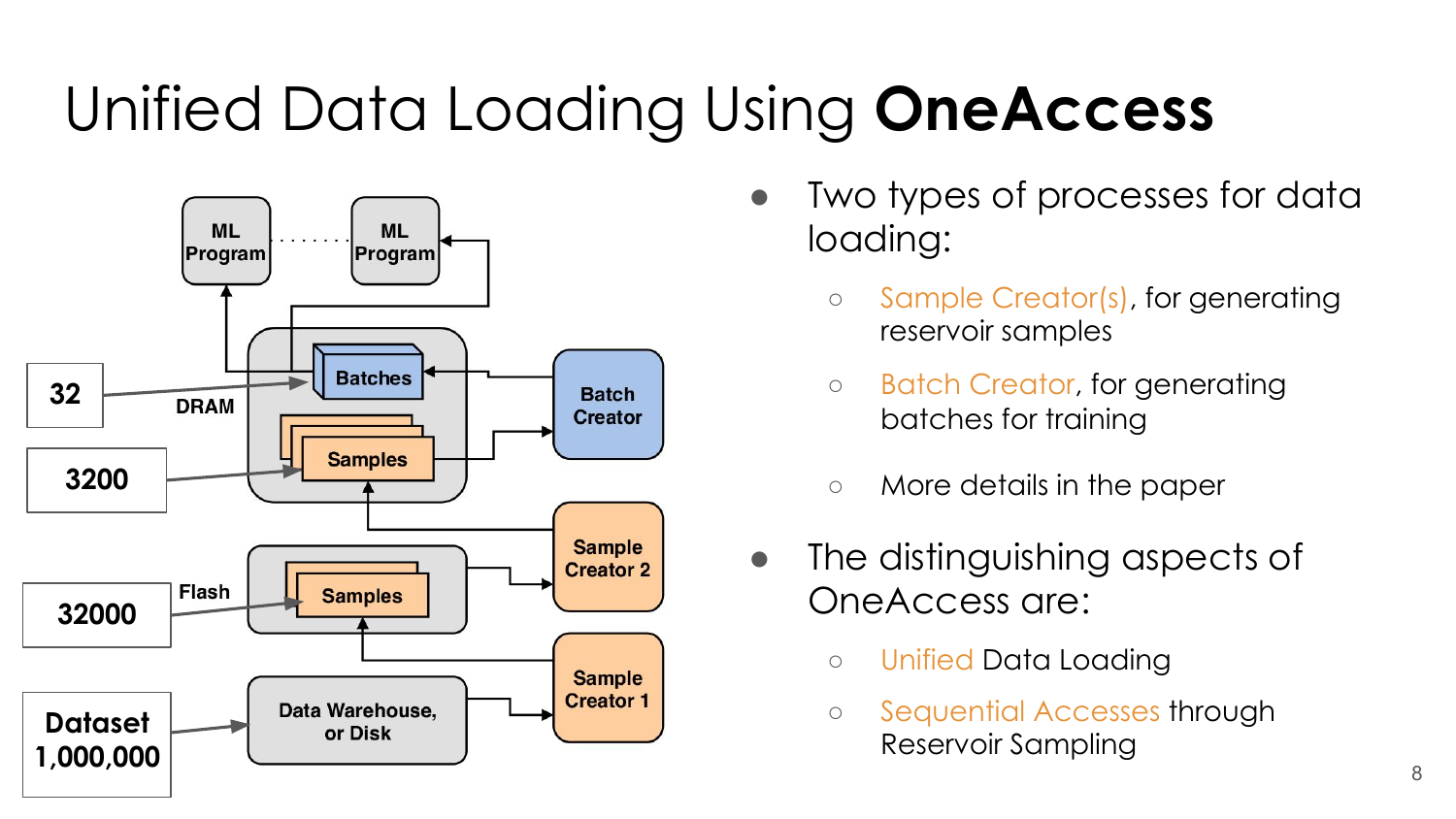#### Sequential Accesses with Reservoir Sampling

**Random Sampling without replacement**

*vs.* **Reservoir Sampling**

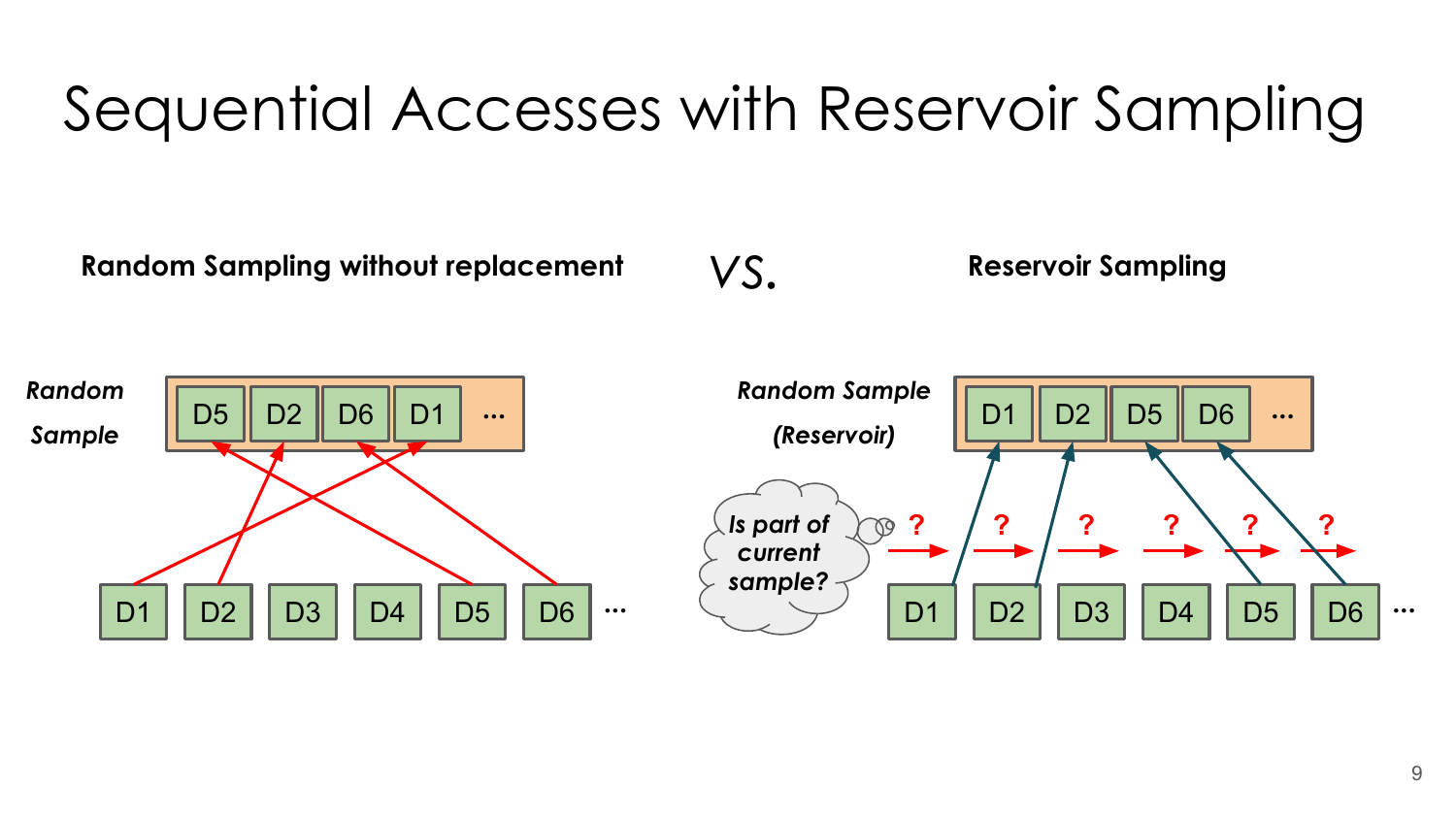#### Evaluation: The Benefit of Unified Data Loading



| Training Jobs/<br>Configuration | <b>Total IOPS</b><br>$(1$ epoch) | I/O Time (seconds) |                  |
|---------------------------------|----------------------------------|--------------------|------------------|
|                                 |                                  | Job 1              | Job <sub>2</sub> |
| Separate Data<br><b>Access</b>  | $50k \times 2$                   | 14.3               | 15.1             |
| Unified Data<br>Access          | 50k                              | 15.4               |                  |

- We compare the conventional approach of separate data loading, to unified data loading with OneAccess.
- As fetching data is amortized between the two jobs, we find that the total I/O time reduces by 47.3%.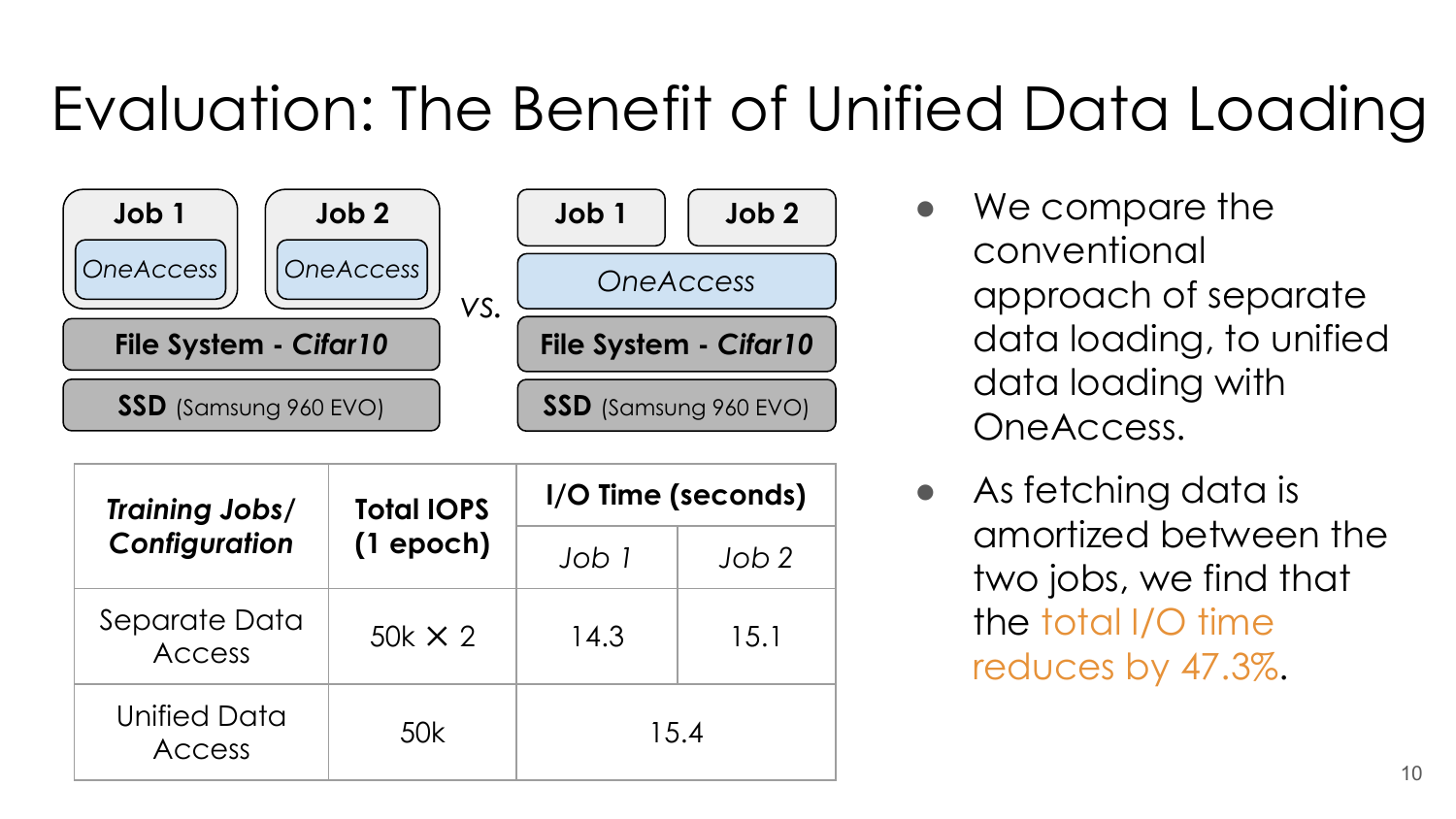#### Evaluation: The Benefit of Sequential Access



| <b>Framework</b>                                              | <b>Total Time (min)</b> |
|---------------------------------------------------------------|-------------------------|
| PyTorch (1 I/O worker)                                        | 23                      |
| PyTorch (21/O workers)                                        | 12                      |
| PyTorch (4 I/O workers)                                       | 6.8                     |
| <b>OneAccess</b><br>(1 Sample Creator and<br>1 Batch Creator) | 6.4                     |

- We compare the batch creation time of PyTorch against OneAccess for the MS-COCO dataset during one epoch.
- We find that OneAccess is 3.6x and 1.9x faster compared to PyTorch with 1 and 2 workers respectively.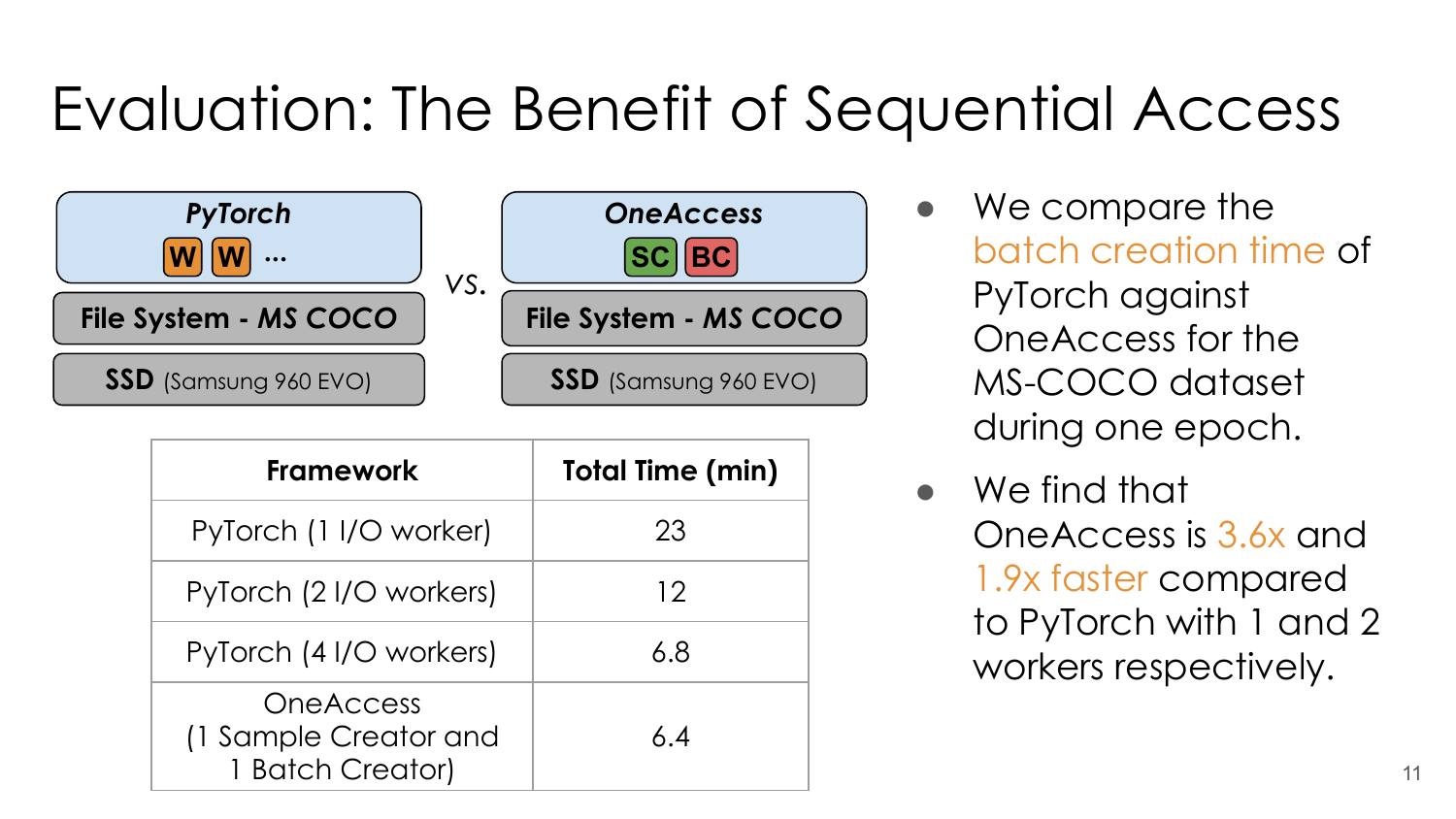#### Open Challenges

- Unifying data pre-processing across frameworks
	- Sharing pre-processed data across frameworks will require a standard format
- Synchronizing data access across jobs
	- The training speed of different training jobs can be different
	- Jobs can start at different times
	- Jobs can have different batch sizes
- Importance of locality and parallelism
	- It remains to be seen how effective is reservoir sampling across machines in a cluster
	- Extend reservoir sampling to use multiple workers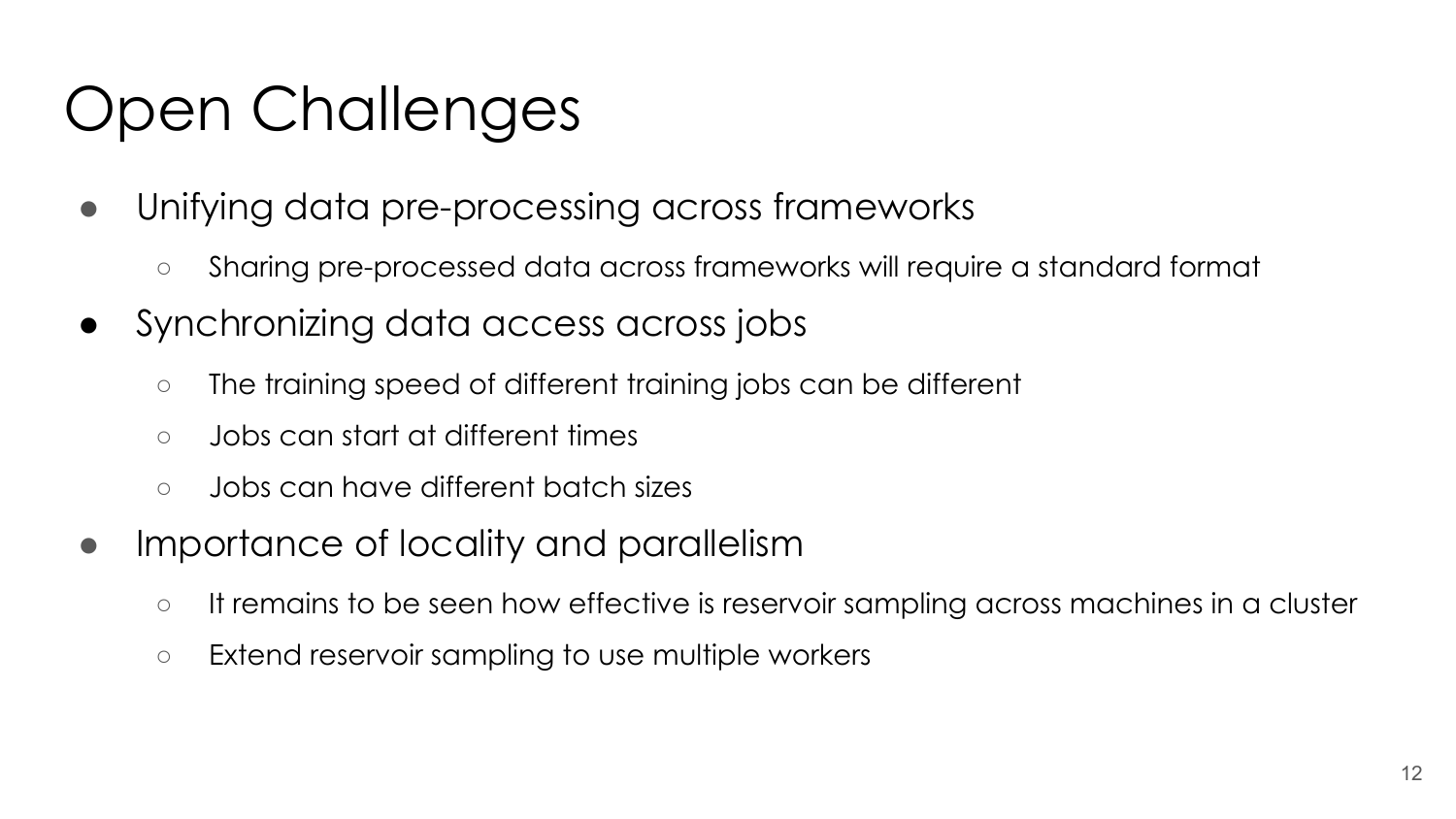#### Conclusions

- We study data loading in popular ML frameworks
- Make a case for unifying data loading for machine learning in clusters
- We present a case study on Hyperparameter Tuning to demonstrate the potential of unified data loading in the cloud
- We develop a prototype system called OneAccess, which has
	- Unified data loading
	- Sequential accesses through reservoir sampling

## *Thank You!*

*Aarati Kakaraparthy |* aaratik@cs.wisc.edu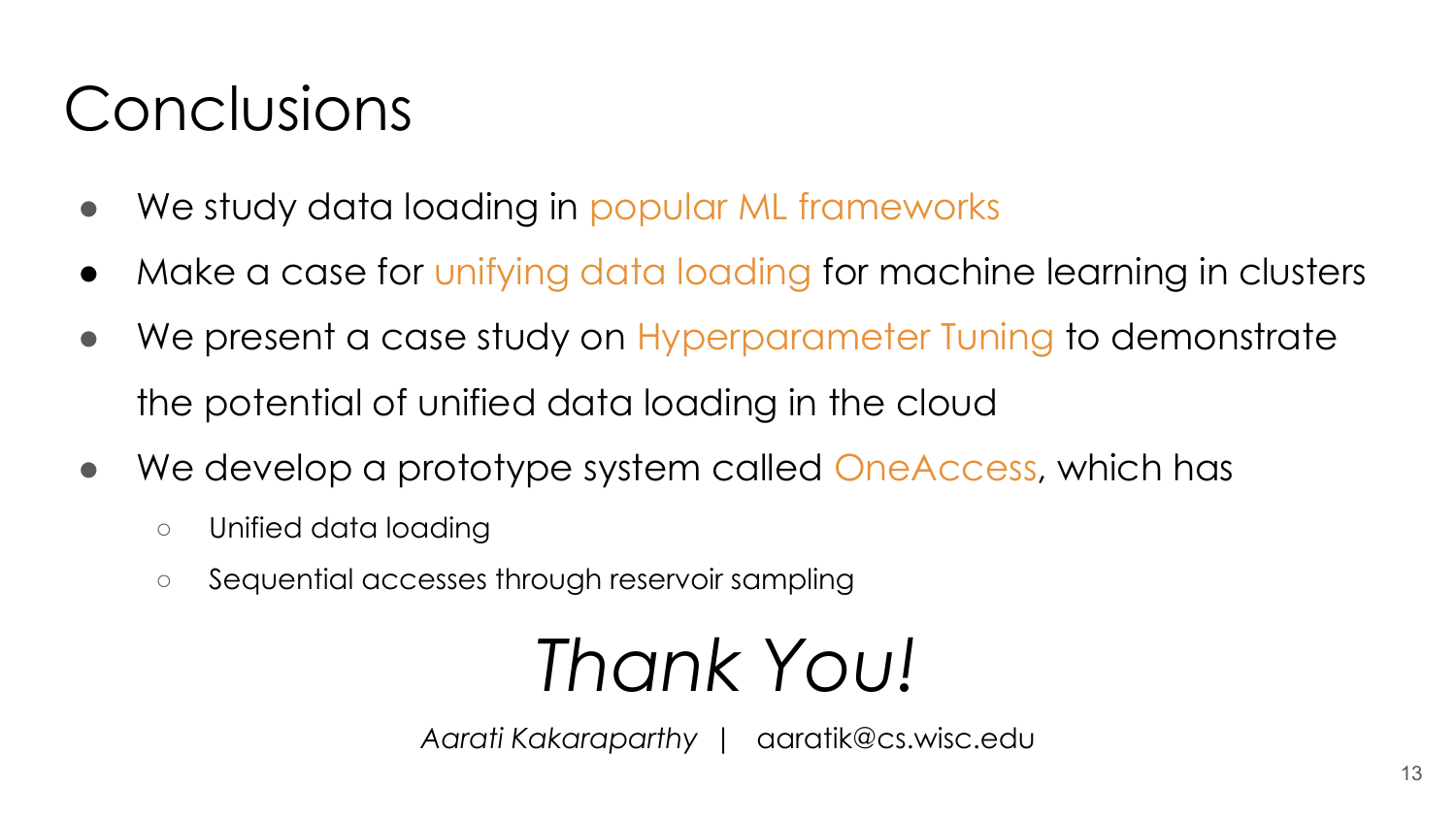### Machine Learning Frameworks ‒ Two Parts

Machine Learning (ML) frameworks like PyTorch, Tensorflow, etc. typically consist of two sub-systems:

- *○ Data Loading,* to generate batches of data, and
- *○ Training,* to compute gradients and update the model

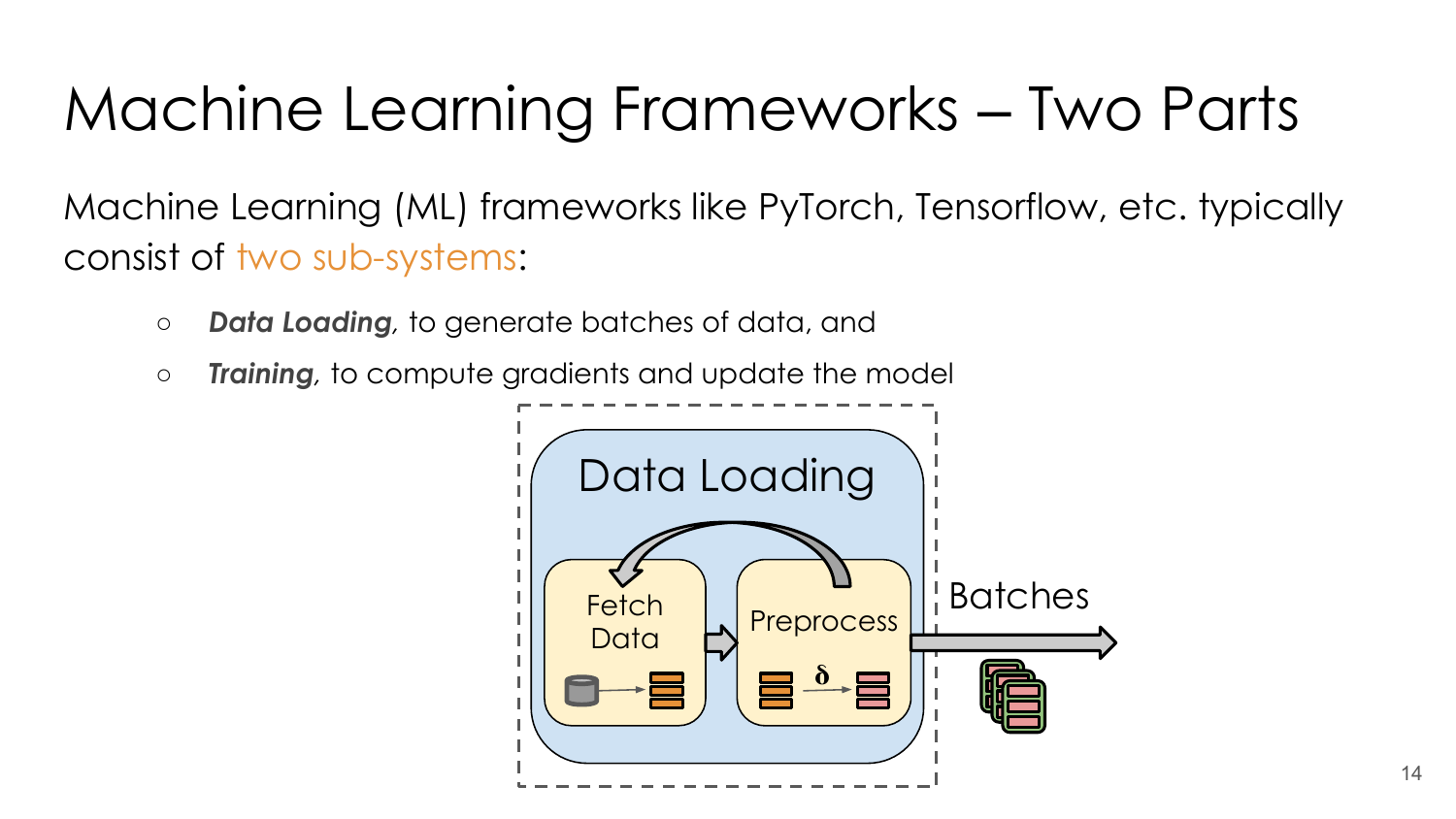### The Cost of Data Loading

- To demonstrate the cost of data loading, we train Resnet-18 on MS-COCO Dataset using PyTorch on an Nvidia GTX 1050 GPU
- Increasing the number of workers alleviates the bottleneck of data loading

| <b>Number of PyTorch</b><br><b>Workers</b> | <b>Training Time</b> | <b>Data Loading Time</b>         | <b>Total Time</b> |
|--------------------------------------------|----------------------|----------------------------------|-------------------|
|                                            | 416s                 | 443s                             | 521s              |
| ာ                                          | 309s                 | 250s, 248s                       | 310s              |
|                                            | 309s                 | 124.7s, 125.2s,<br>125.3s, 125.2 | 309.7s            |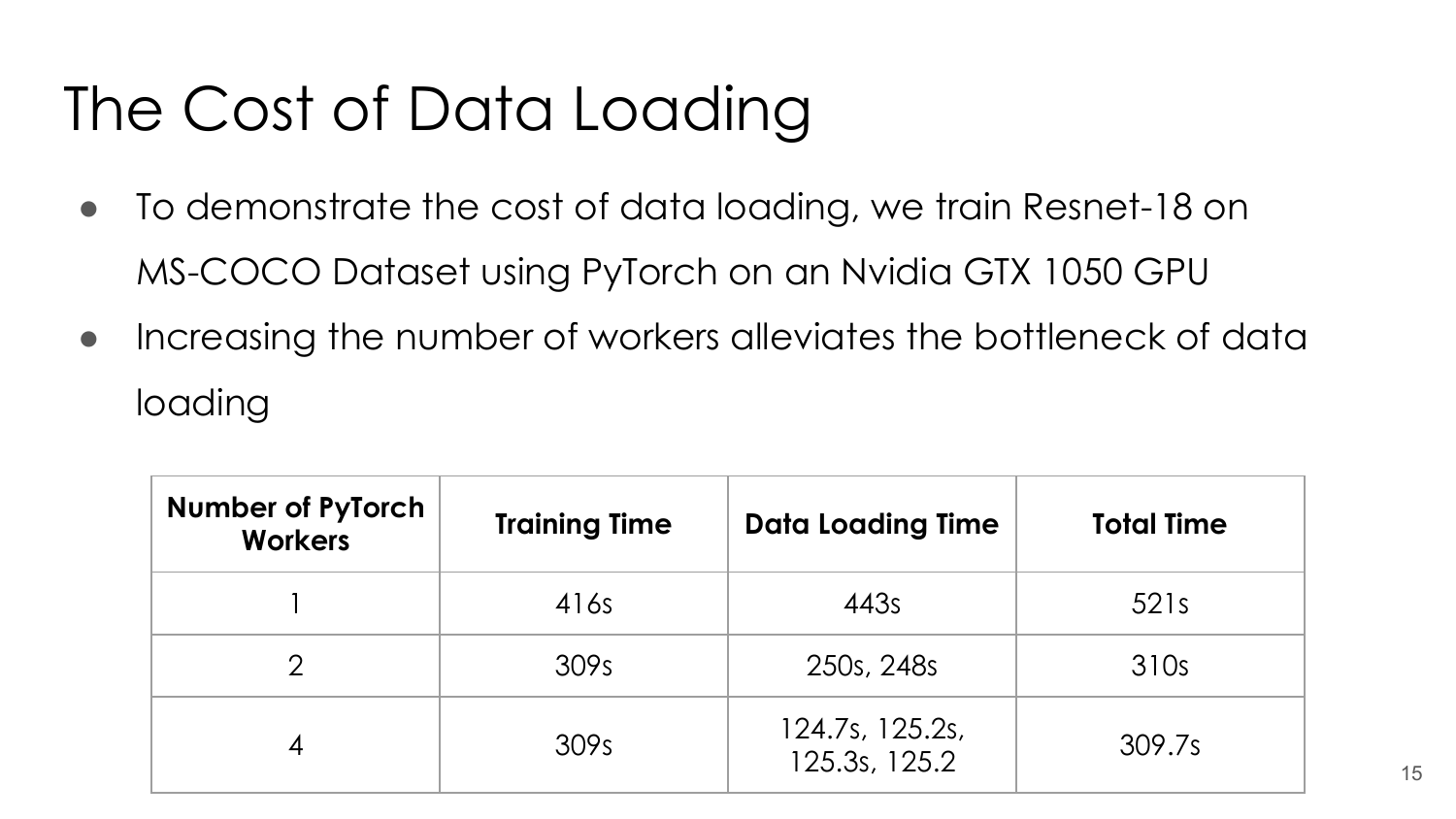## The Case for Unifying Data Loading

- Typically, each ML job performs data loading independently
- Inefficient in the cloud
	- Multiple concurrent jobs could be accessing the same dataset
- We propose unifying data access in a single system: OneAccess